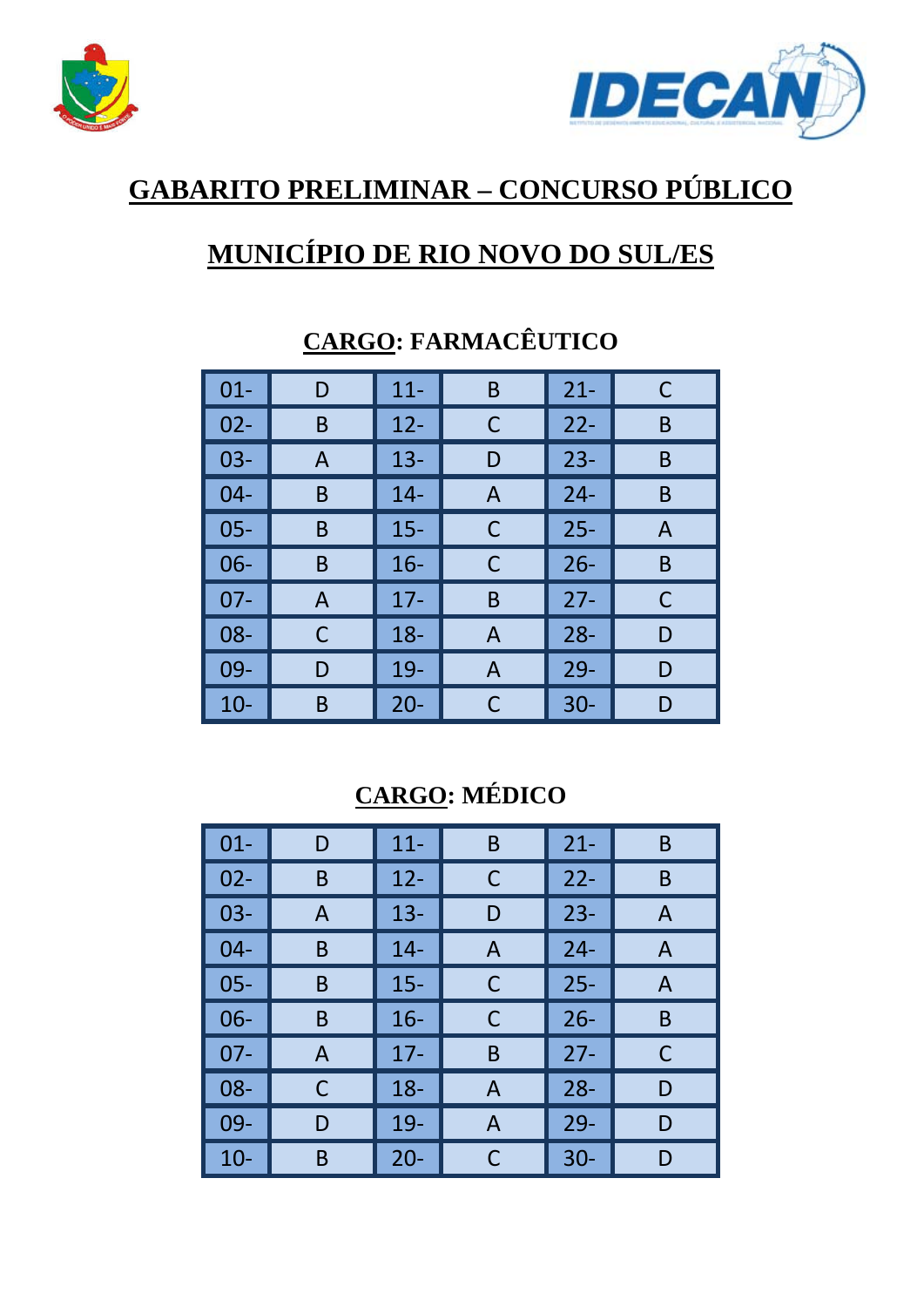



| $01 -$ | D            | $11 -$ | B | $21 -$ | B |
|--------|--------------|--------|---|--------|---|
| $02 -$ | B            | $12 -$ | C | $22 -$ | A |
| $03 -$ | A            | $13 -$ | D | $23 -$ | D |
| $04 -$ | Β            | $14 -$ | A | $24 -$ | B |
| $05 -$ | Β            | $15 -$ | C | $25 -$ | A |
| 06-    | Β            | $16 -$ | C | $26 -$ | B |
| $07-$  | $\mathsf{A}$ | $17 -$ | B | $27 -$ | С |
| $08 -$ | С            | $18 -$ | A | $28 -$ | D |
| 09-    | D            | 19-    | A | $29 -$ | D |
| $10-$  | B            | $20 -$ | C | $30 -$ | D |

## **CARGO: NUTRICIONISTA**

## **CARGO: PROFESSOR MaMPB (EDUCAÇÃO FÍSICA)**

| $01 -$ | D | $11 -$ | A | $21 -$ | A |
|--------|---|--------|---|--------|---|
| $02 -$ | B | $12 -$ | C | $22 -$ | B |
| $03 -$ | A | $13 -$ | D | $23 -$ | C |
| $04 -$ | B | $14 -$ | B | $24 -$ | D |
| $05 -$ | B | $15 -$ | D | $25 -$ | D |
| $06 -$ | B | $16 -$ | D | $26 -$ | B |
| $07 -$ | A | $17 -$ | B | $27 -$ | C |
| $08 -$ | С | $18 -$ | A | $28 -$ | D |
| 09-    | D | 19-    | D | $29 -$ | D |
| $10 -$ | B | $20 -$ | D | $30 -$ | D |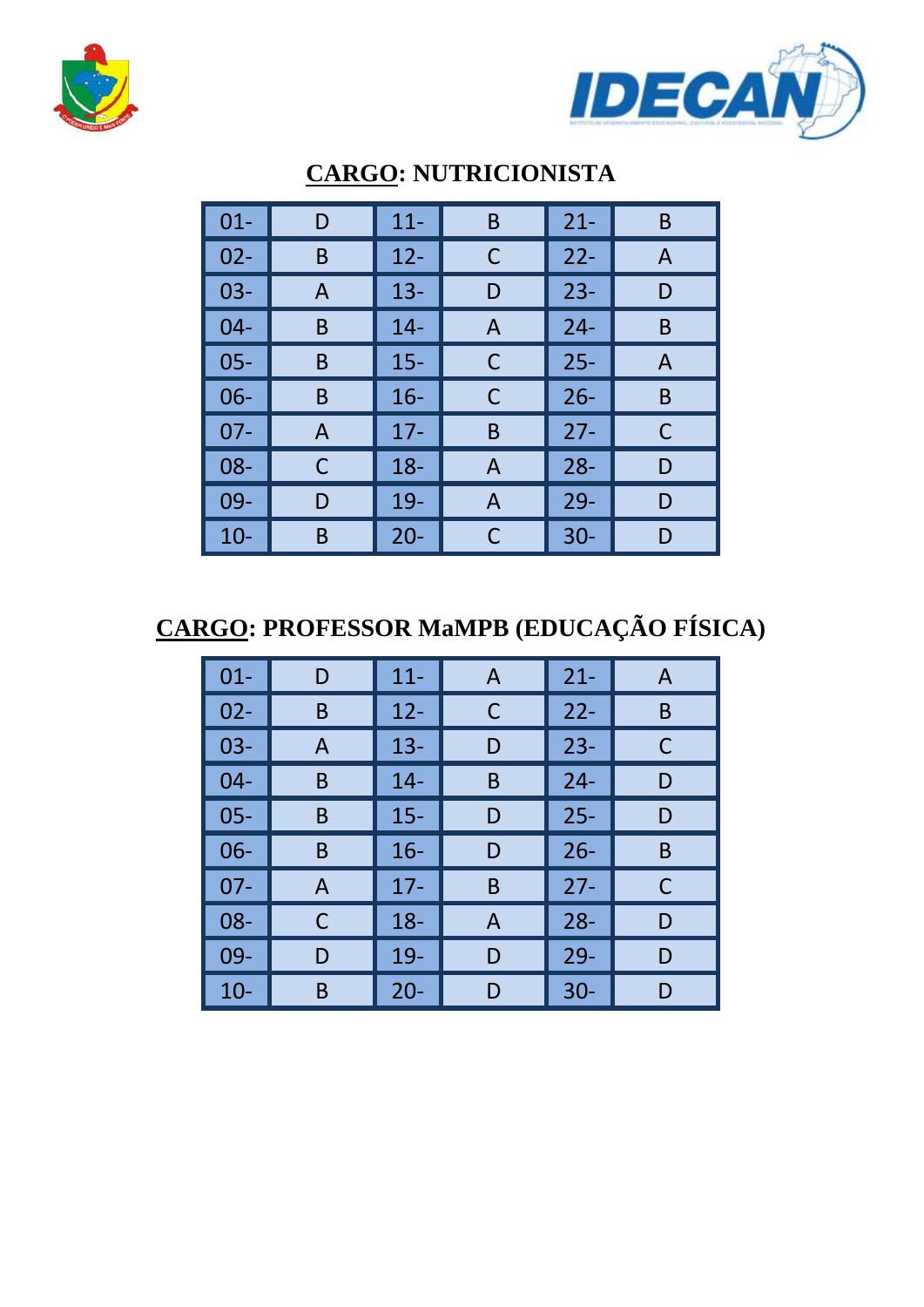



### **CARGO: PROFESSOR MaMPB – V (PEDAGOGO)**

| $01 -$ | D | $11 -$ | A | $21 -$ | A |
|--------|---|--------|---|--------|---|
| $02 -$ | B | $12 -$ | С | $22 -$ | B |
| $03 -$ | A | $13 -$ | D | $23 -$ | C |
| $04 -$ | B | $14 -$ | B | $24 -$ | D |
| $05 -$ | B | $15 -$ | D | $25 -$ | D |
| $06 -$ | Β | $16 -$ | B | $26 -$ | B |
| $07 -$ | A | $17 -$ | B | $27 -$ | C |
| 08-    | C | $18 -$ | С | $28 -$ | D |
| 09-    | D | 19-    | Β | $29 -$ | D |
| $10-$  | B | $20 -$ | D | $30 -$ | D |

## **CARGO: AUDITOR PÚBLICO INTERNO**

| $01 -$ | D | $11 -$ | A | $21 -$ | A |
|--------|---|--------|---|--------|---|
| $02 -$ | B | $12 -$ | С | $22 -$ | B |
| $03 -$ | A | $13 -$ | D | $23 -$ | С |
| $04 -$ | B | $14 -$ | B | $24 -$ | D |
| $05 -$ | B | $15 -$ | D | $25 -$ | D |
| $06 -$ | B | $16 -$ | D | $26 -$ | B |
| $07 -$ | A | $17 -$ | С | $27 -$ | C |
| 08-    | С | $18 -$ | A | $28 -$ | D |
| 09-    | D | 19-    | D | $29 -$ | D |
| $10-$  | Β | $20 -$ | B | $30 -$ | D |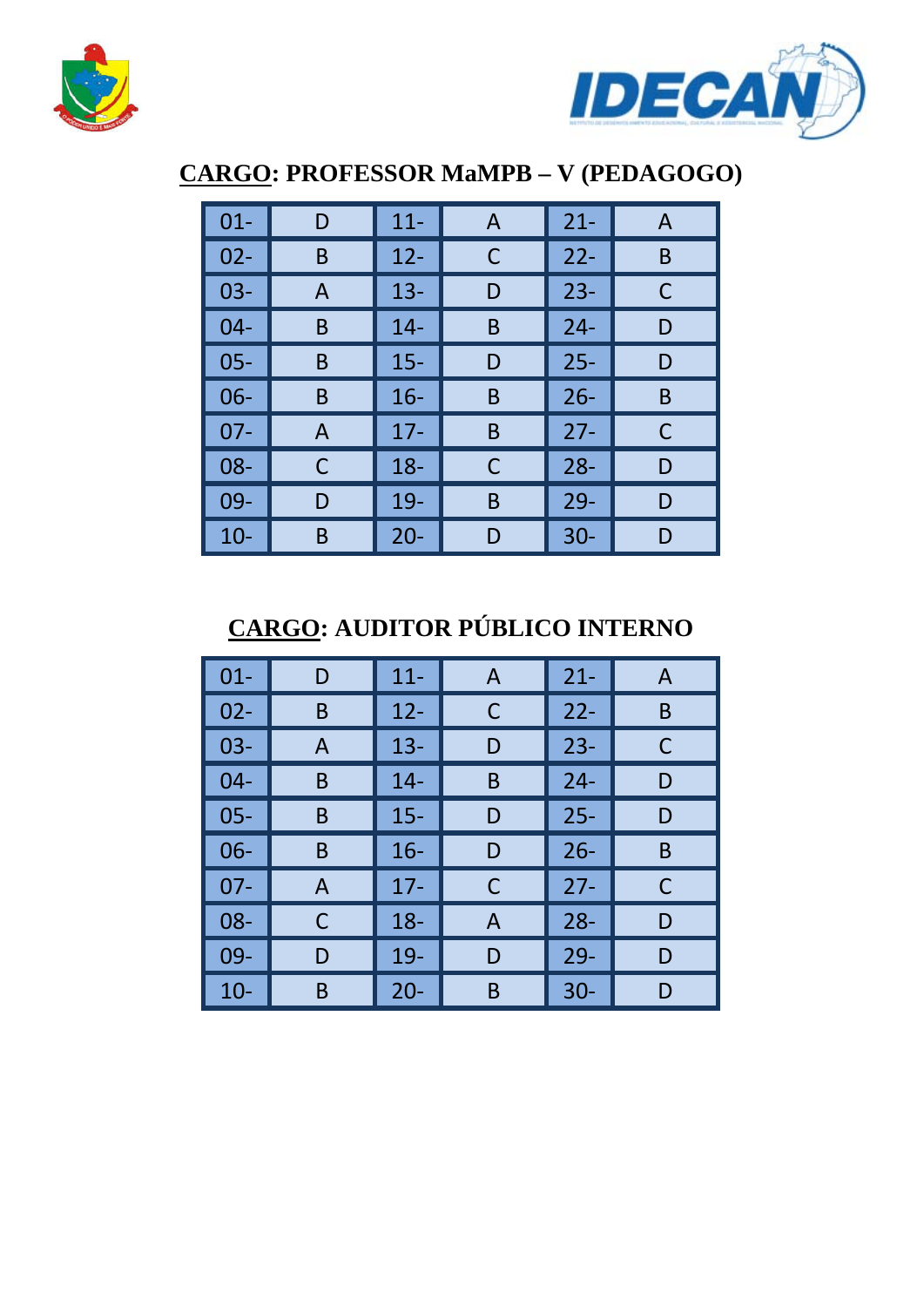



| $01 -$ | D  | $11 -$ | A | $21 -$ | A |
|--------|----|--------|---|--------|---|
| $02 -$ | B  | $12 -$ | С | $22 -$ | B |
| $03 -$ | A  | $13 -$ | D | $23 -$ | C |
| $04 -$ | B  | $14 -$ | B | $24 -$ | D |
| $05 -$ | B  | $15 -$ | D | $25 -$ | D |
| $06 -$ | B  | $16 -$ | С | $26 -$ | B |
| $07 -$ | A  | $17 -$ | C | $27 -$ | C |
| $08 -$ | C  | $18 -$ | A | $28 -$ | D |
| 09-    | I) | 19-    | D | $29 -$ | D |
| $10 -$ | B  | $20 -$ | C | $30 -$ | D |

#### **CARGO: ASSISTENTE SOCIAL**

**CARGO: CONTADOR** 

| $01 -$ | D | $11 -$ | $\mathsf{A}$ | $21 -$ | A |
|--------|---|--------|--------------|--------|---|
| $02 -$ | B | $12 -$ | C            | $22 -$ | B |
| $03 -$ | A | $13 -$ | D            | $23 -$ | C |
| $04 -$ | B | $14 -$ | B            | $24 -$ | D |
| $05 -$ | B | $15 -$ | D            | $25 -$ | D |
| $06 -$ | B | $16 -$ | $\mathsf{A}$ | $26 -$ | B |
| $07 -$ | A | $17 -$ | C            | $27 -$ | C |
| 08-    | C | $18 -$ | B            | $28 -$ | D |
| 09-    | D | 19-    | С            | $29 -$ | D |
| $10 -$ | Β | $20 -$ | C            | $30 -$ | D |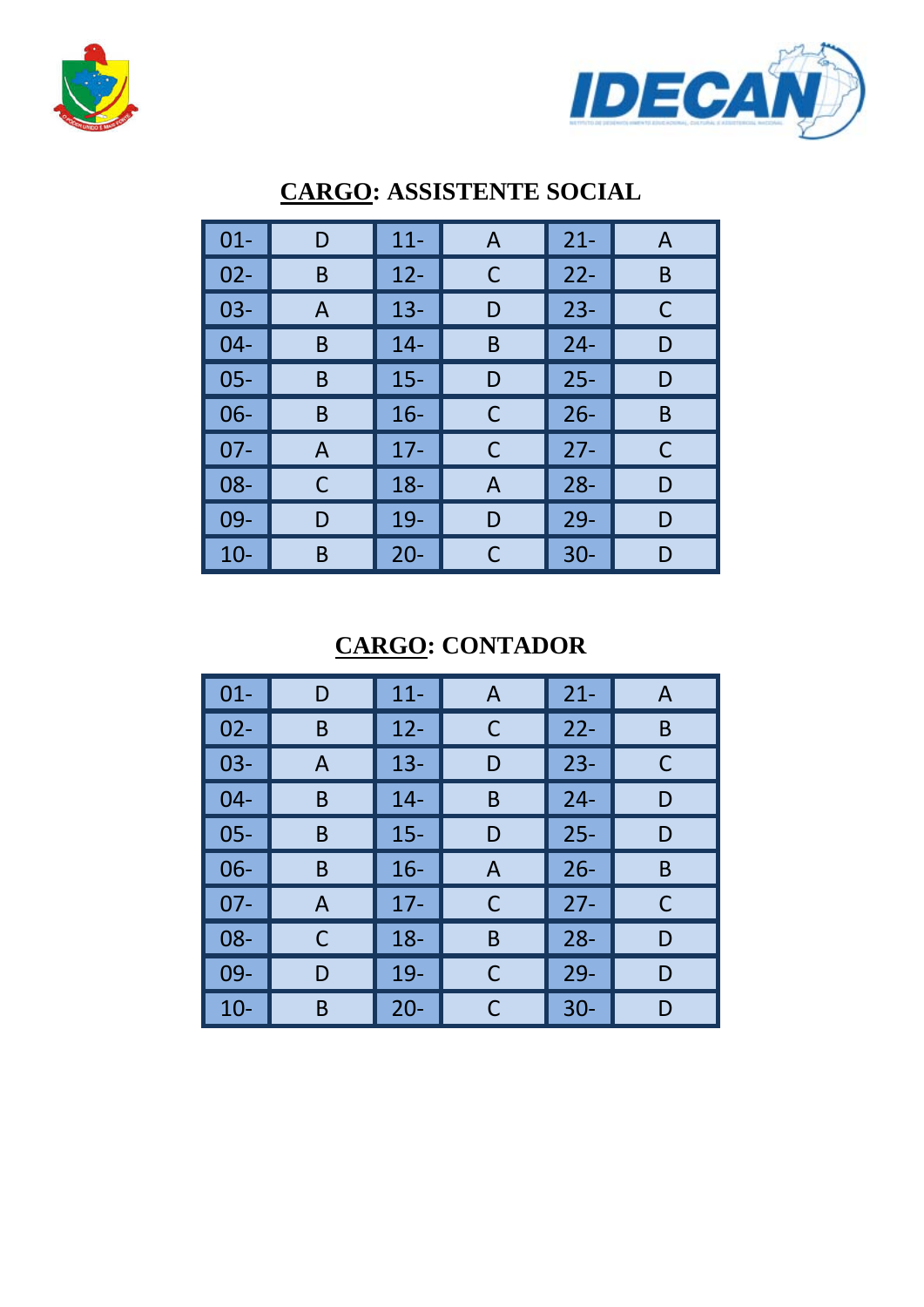



| $01 -$ | D | $11 -$ | A | $21 -$ | $\mathsf{A}$ |
|--------|---|--------|---|--------|--------------|
| $02 -$ | B | $12 -$ | C | $22 -$ | B            |
| $03 -$ | A | $13 -$ | D | $23 -$ | C            |
| $04 -$ | B | $14 -$ | B | $24 -$ | D            |
| $05 -$ | B | $15 -$ | D | $25 -$ | D            |
| $06 -$ | B | $16 -$ | B | $26 -$ | B            |
| $07 -$ | A | $17 -$ | A | $27 -$ | C            |
| 08-    | C | $18 -$ | D | $28 -$ | D            |
| 09-    | D | 19-    | С | $29-$  | D            |
| $10 -$ | B | $20 -$ | С | $30 -$ | D            |

### **CARGO: ENGENHEIRO CIVIL**

**CARGO: ENGENHEIRO AMBIENTAL** 

| $01 -$ | D | $11 -$ | A | $21 -$ | A |
|--------|---|--------|---|--------|---|
| $02 -$ | B | $12 -$ | С | $22 -$ | B |
| $03 -$ | A | $13 -$ | D | $23 -$ | C |
| $04 -$ | B | $14 -$ | B | $24 -$ | D |
| $05 -$ | B | $15 -$ | D | $25 -$ | D |
| $06 -$ | B | $16 -$ | A | $26 -$ | B |
| $07 -$ | A | $17 -$ | D | $27 -$ | C |
| 08-    | C | $18 -$ | C | $28 -$ | D |
| 09-    | D | $19-$  | D | $29 -$ | D |
| $10 -$ | B | $20 -$ | C | $30 -$ | D |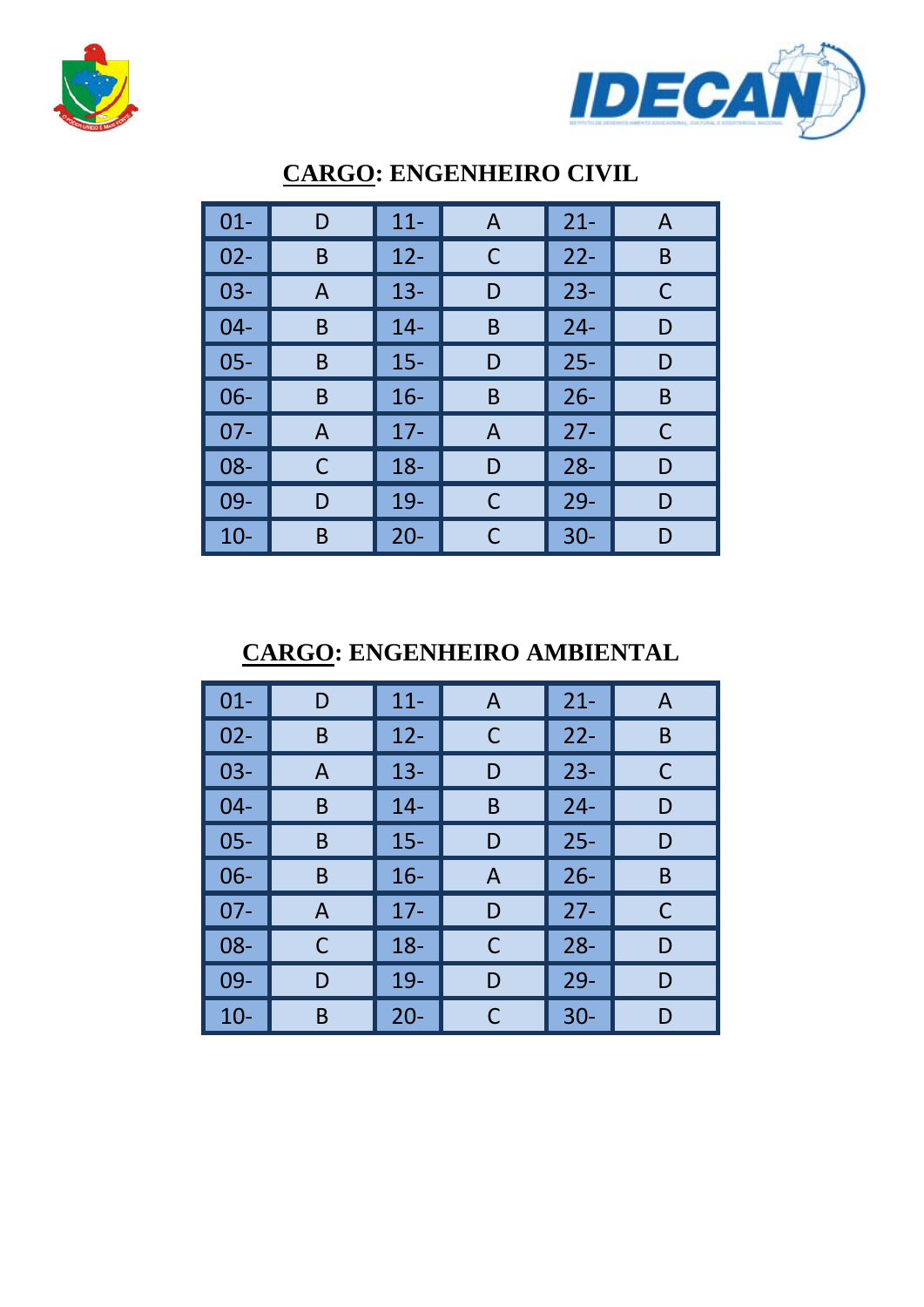



| $01 -$ | A | $11 -$ | B | $21 -$ | A |
|--------|---|--------|---|--------|---|
| $02 -$ | D | $12 -$ | B | $22 -$ | A |
| $03 -$ | B | $13 -$ | D | $23 -$ | A |
| $04 -$ | С | $14 -$ | B | $24 -$ | C |
| $05 -$ | D | $15 -$ | D | $25 -$ | C |
| $06 -$ | D | $16 -$ | A | $26 -$ | D |
| $07 -$ | D | $17 -$ | D | $27 -$ | B |
| 08-    | D | $18 -$ | D | $28 -$ | A |
| $09 -$ | С | 19-    | С | $29 -$ | A |
| 10-    | А | $20 -$ | C | $30 -$ | D |

### **CARGO: PROFESSOR MaMPA**

### **CARGO: ALMOXARIFE**

| $01 -$ | D | $11 -$ | B | $21 -$ | A |
|--------|---|--------|---|--------|---|
| $02 -$ | C | $12 -$ | B | $22 -$ | A |
| $03 -$ | A | $13 -$ | D | $23 -$ | A |
| $04 -$ | B | $14 -$ | B | $24 -$ | C |
| $05 -$ | D | $15 -$ | D | $25 -$ | C |
| 06-    | D | $16 -$ | A | $26 -$ | D |
| $07-$  | B | $17 -$ | D | $27 -$ | B |
| 08-    | D | $18 -$ | С | $28 -$ | A |
| 09-    | D | 19-    | D | $29 -$ | A |
| $10-$  | B | $20 -$ | D | $30 -$ | D |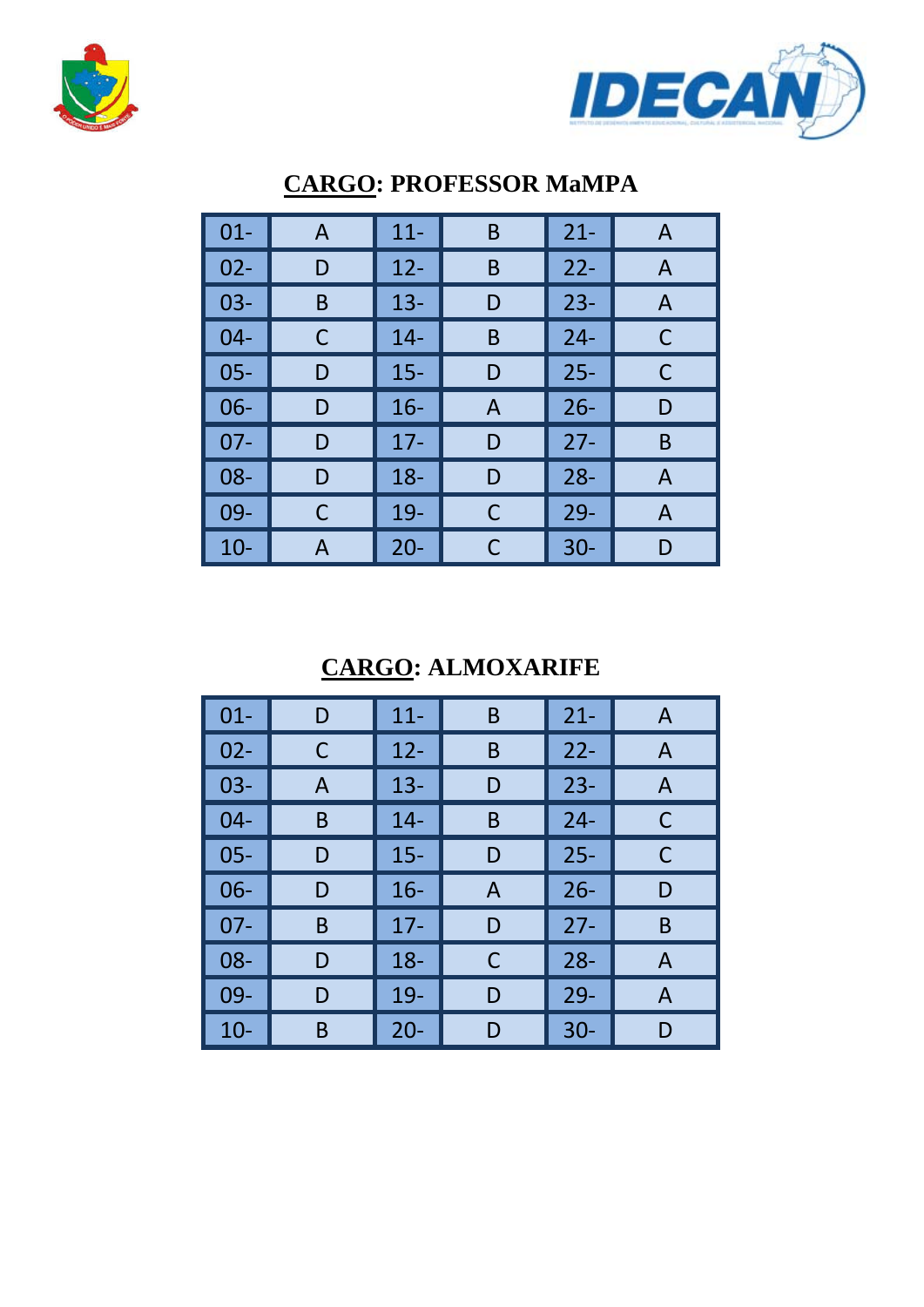



## **CARGO: TÉCNICO DE SEGURANÇA DO TRABALHO**

| $01 -$ | D | $11 -$ | B | $21 -$ | A |
|--------|---|--------|---|--------|---|
| $02 -$ | С | $12 -$ | B | $22 -$ | A |
| $03-$  | A | $13 -$ | D | $23 -$ | A |
| $04 -$ | B | $14 -$ | B | $24 -$ | С |
| $05 -$ | D | $15 -$ | D | $25 -$ | С |
| $06 -$ | D | $16 -$ | A | $26 -$ | D |
| $07 -$ | B | $17 -$ | D | $27 -$ | B |
| $08 -$ | D | $18 -$ | B | $28 -$ | A |
| 09-    | D | 19-    | A | $29 -$ | A |
| $10 -$ | B | $20 -$ | D | $30 -$ | D |

## **CARGO: TÉCNICO EM EDIFICAÇÕES**

| $01 -$ | D | $11 -$ | B | $21 -$ | A |
|--------|---|--------|---|--------|---|
| $02 -$ | С | $12 -$ | B | $22 -$ | A |
| $03 -$ | A | $13 -$ | D | $23 -$ | A |
| $04 -$ | B | $14 -$ | B | $24 -$ | С |
| $05 -$ | D | $15 -$ | D | $25 -$ | C |
| $06 -$ | D | $16 -$ | B | $26 -$ | D |
| $07 -$ | B | $17 -$ | Α | $27 -$ | B |
| $08 -$ | D | $18 -$ | B | $28 -$ | A |
| 09-    | D | 19-    | D | $29 -$ | A |
| $10 -$ | Β | $20 -$ | Β | $30 -$ | D |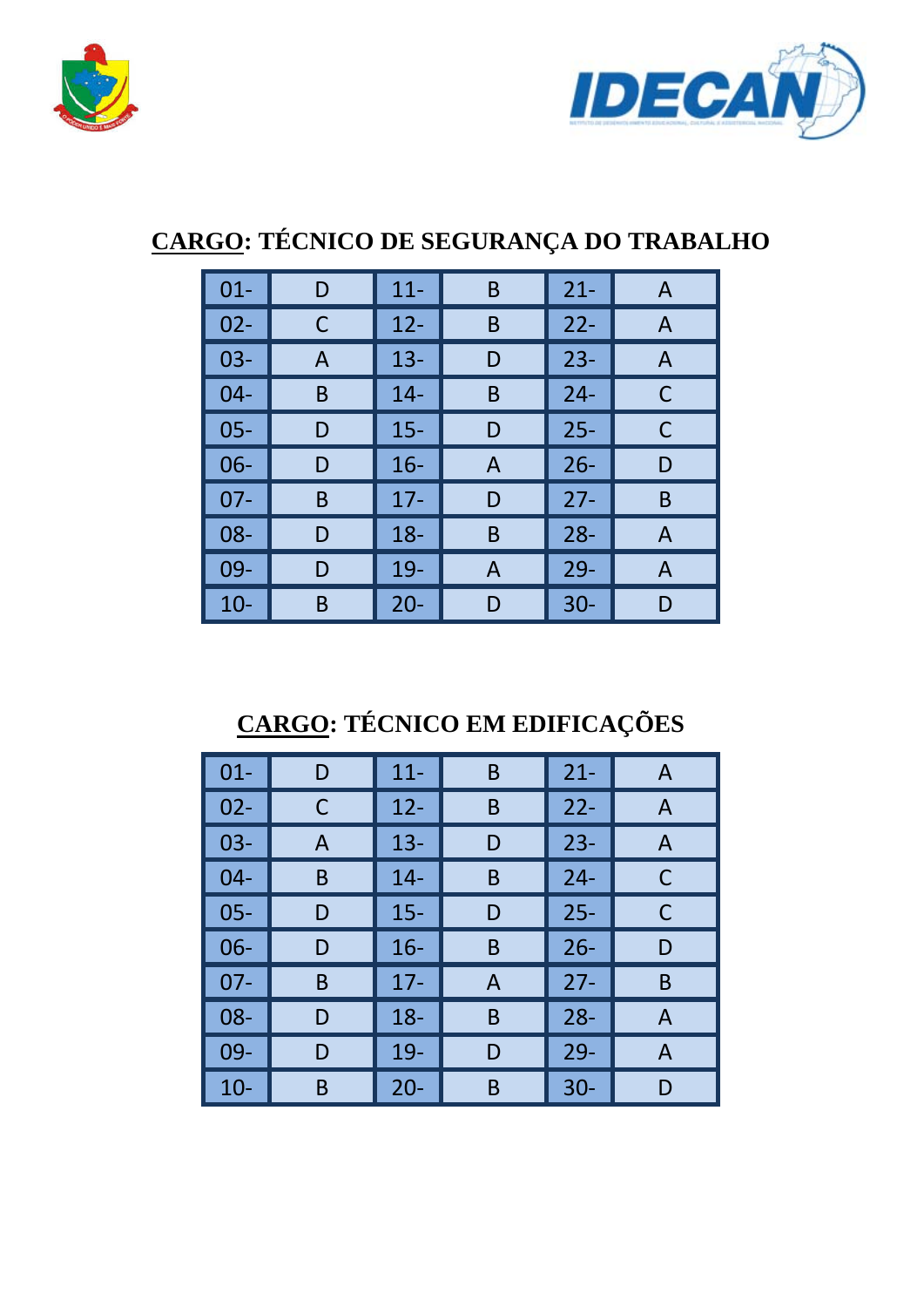



| $01 -$ | D | $11 -$ | B | $21 -$ | A |
|--------|---|--------|---|--------|---|
| $02 -$ | С | $12 -$ | B | $22 -$ | A |
| $03 -$ | A | $13 -$ | D | $23 -$ | A |
| 04-    | B | $14 -$ | B | $24 -$ | C |
| $05 -$ | D | $15 -$ | D | $25 -$ | C |
| $06 -$ | D | $16 -$ | A | $26 -$ | D |
| $07 -$ | B | $17 -$ | A | $27 -$ | B |
| 08-    | D | $18 -$ | B | $28 -$ | A |
| 09-    | D | 19-    | A | $29 -$ | A |
| $10 -$ | B | $20 -$ | B | $30 -$ | D |

#### **CARGO: AGENTE FISCAL**

**CARGO: AGENTE FISCAL AMBIENTAL** 

| $01 -$ | D | $11 -$ | B | $21 -$ | A              |
|--------|---|--------|---|--------|----------------|
| $02 -$ | C | $12 -$ | B | $22 -$ | $\overline{A}$ |
| $03 -$ | A | $13 -$ | D | $23 -$ | A              |
| $04 -$ | B | $14 -$ | B | $24 -$ | C              |
| $05 -$ | D | $15 -$ | D | $25 -$ | C              |
| $06 -$ | D | $16 -$ | B | $26 -$ | D              |
| $07 -$ | B | $17 -$ | A | $27 -$ | B              |
| 08-    | D | $18 -$ | B | $28 -$ | $\mathsf{A}$   |
| 09-    | D | $19-$  | D | $29 -$ | $\mathsf{A}$   |
| $10 -$ | B | $20 -$ | D | $30 -$ | D              |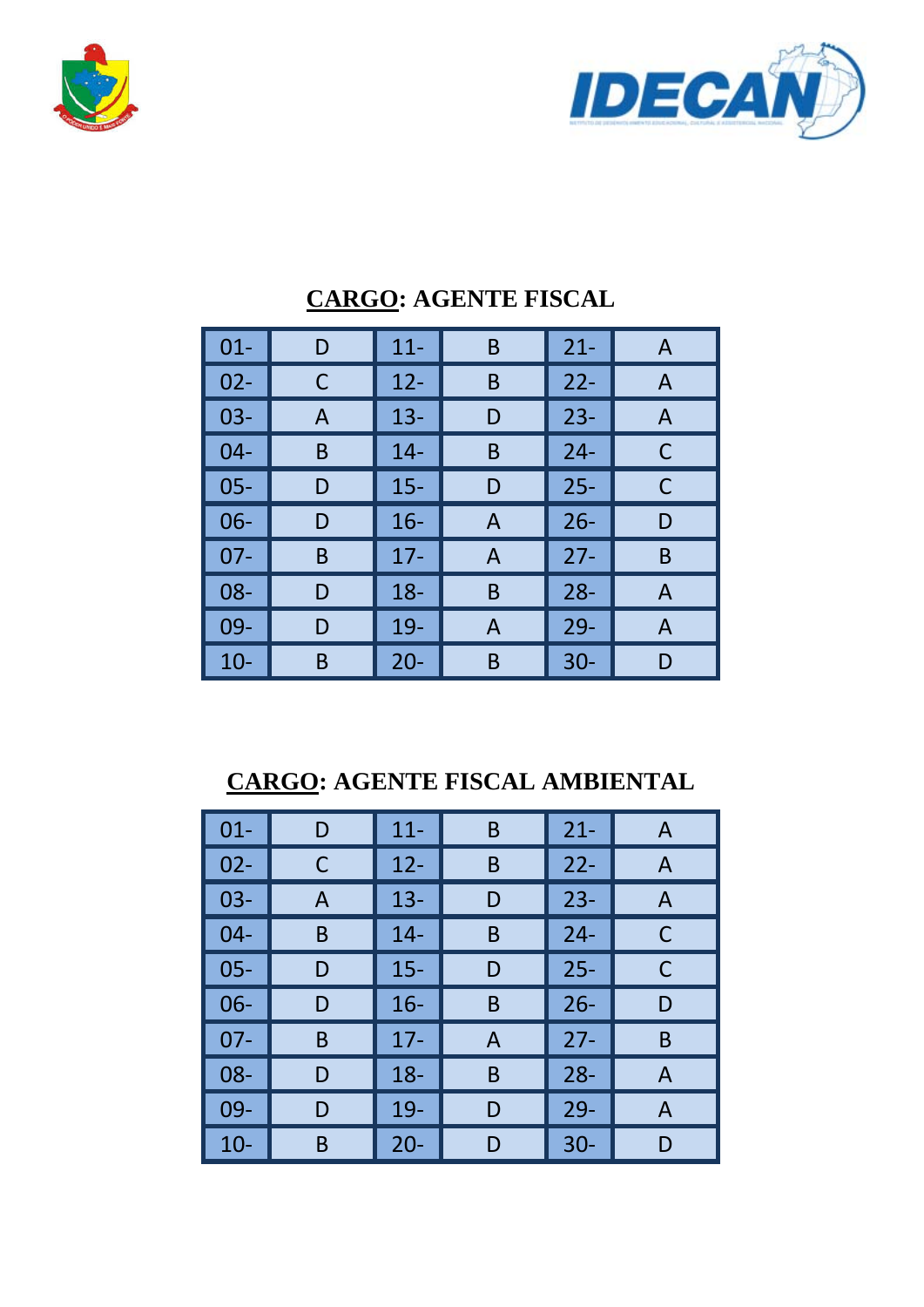



| $01 -$ | D | $11 -$ | B | $21 -$ | A            |
|--------|---|--------|---|--------|--------------|
| $02 -$ | С | $12 -$ | B | $22 -$ | A            |
| $03 -$ | A | $13 -$ | D | $23 -$ | $\mathsf{A}$ |
| $04 -$ | B | $14 -$ | B | $24 -$ | С            |
| $05 -$ | D | $15 -$ | D | $25 -$ | C            |
| $06 -$ | D | $16 -$ | A | $26 -$ | D            |
| $07-$  | B | $17 -$ | B | $27 -$ | B            |
| 08-    | D | $18 -$ | A | $28 -$ | A            |
| $09 -$ | D | 19-    | D | $29 -$ | $\mathsf{A}$ |
| $10-$  | Β | $20 -$ | A | $30 -$ | D            |

### **CARGO: AUXILIAR ADMINISTRATIVO**

### **CARGO: CUIDADOR EDUCADOR**

| $01 -$ | D | $11 -$ | B | $21 -$ | A |
|--------|---|--------|---|--------|---|
| $02 -$ | С | $12 -$ | B | $22 -$ | A |
| $03 -$ | A | $13 -$ | D | $23 -$ | A |
| $04 -$ | B | $14 -$ | B | $24 -$ | C |
| $05 -$ | D | $15 -$ | D | $25 -$ | С |
| $06 -$ | D | $16 -$ | B | $26 -$ | D |
| $07 -$ | B | $17 -$ | D | $27 -$ | B |
| 08-    | D | $18 -$ | С | $28 -$ | A |
| 09-    | D | 19-    | D | $29 -$ | A |
| $10-$  | B | $20 -$ | D | $30 -$ | D |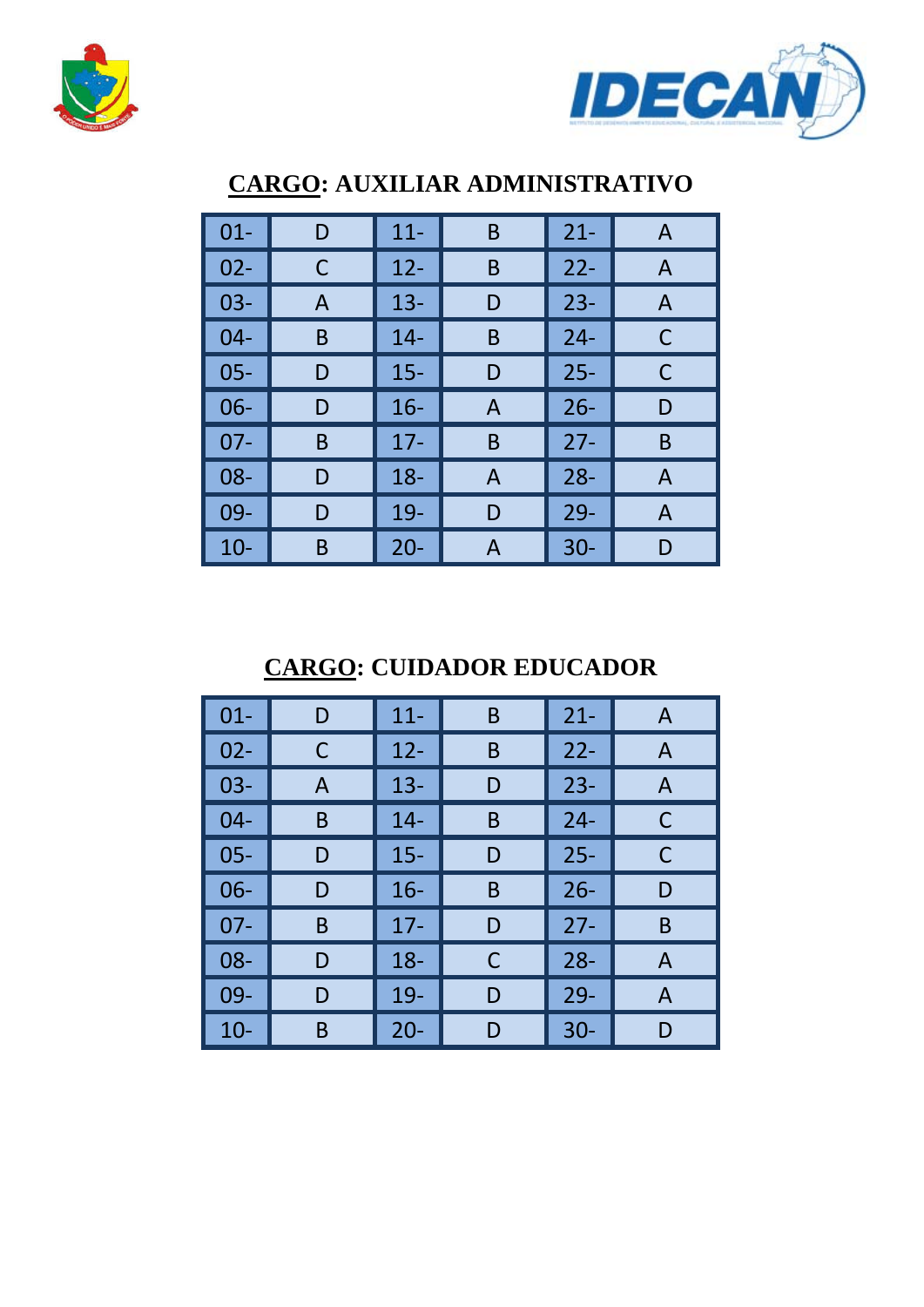



| $01 -$ | D | $11 -$ | B | $21 -$ | A |
|--------|---|--------|---|--------|---|
| $02 -$ | С | $12 -$ | B | $22 -$ | A |
| $03 -$ | A | $13 -$ | D | $23 -$ | A |
| $04 -$ | B | $14 -$ | B | $24 -$ | C |
| $05 -$ | D | $15 -$ | D | $25 -$ | C |
| $06 -$ | D | $16 -$ | C | $26 -$ | D |
| $07 -$ | B | $17 -$ | C | $27 -$ | B |
| 08-    | D | $18 -$ | D | $28 -$ | A |
| 09-    | D | $19-$  | D | $29 -$ | A |
| $10-$  | Β | $20 -$ | А | $30 -$ | D |

## **CARGO: FISCAL SANITÁRIO**

## **CARGO: MONITOR DE INFORMÁTICA**

| $01 -$ | D | $11 -$ | B | $21 -$ | A            |
|--------|---|--------|---|--------|--------------|
| $02 -$ | С | $12 -$ | B | $22 -$ | A            |
| $03 -$ | A | $13 -$ | D | $23 -$ | $\mathsf{A}$ |
| $04 -$ | B | $14 -$ | B | $24 -$ | C            |
| $05 -$ | D | $15 -$ | D | $25 -$ | C            |
| 06-    | D | $16 -$ | B | $26 -$ | D            |
| 07-    | B | $17 -$ | Β | $27 -$ | B            |
| 08-    | D | $18 -$ | D | $28 -$ | $\mathsf{A}$ |
| 09-    | D | 19-    | С | $29 -$ | A            |
| $10-$  | B | $20 -$ | D | $30 -$ | D            |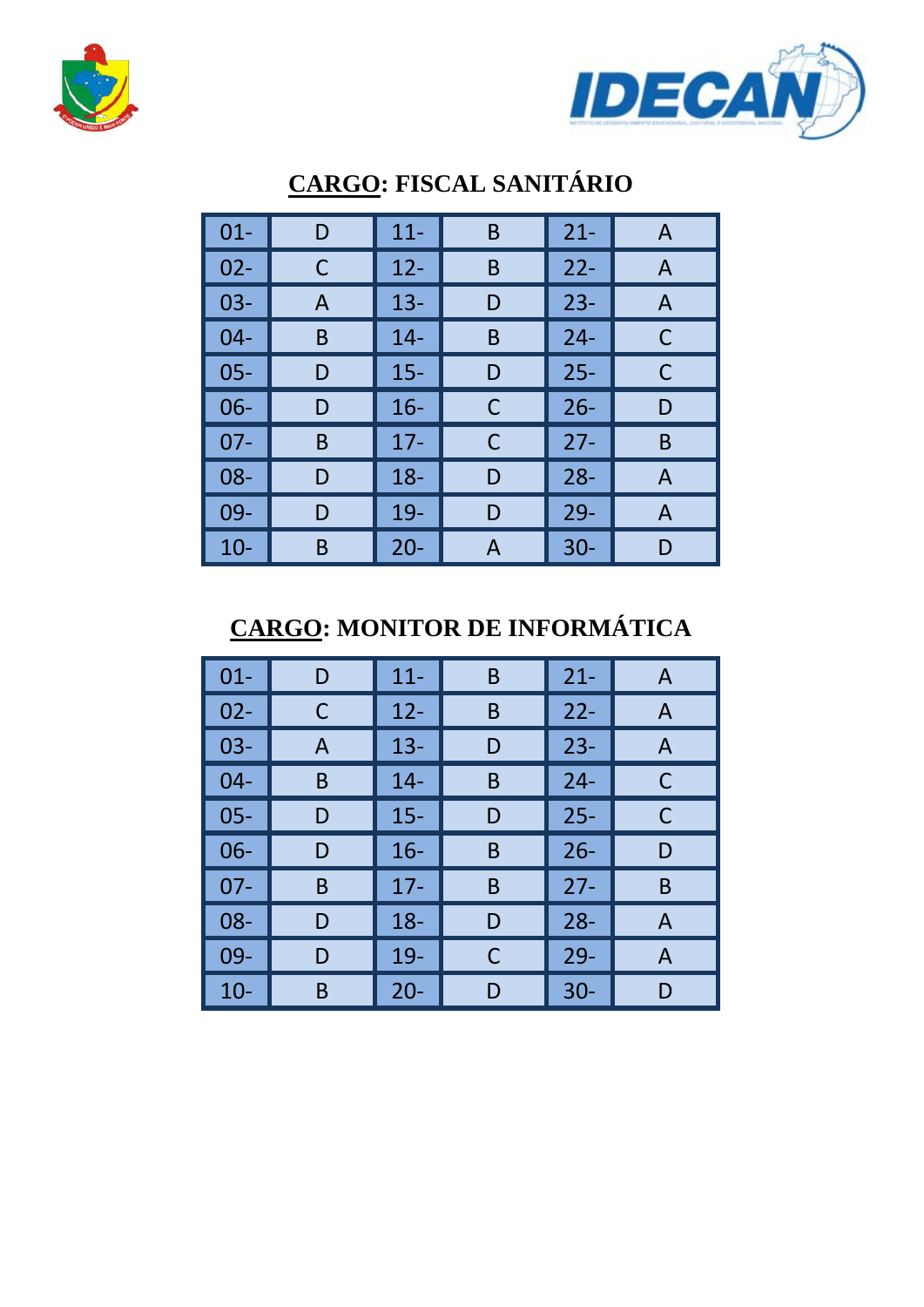



| $01 -$ | $\mathsf{A}$ | $11 -$ | B | $21 -$ | D            |
|--------|--------------|--------|---|--------|--------------|
| $02 -$ | D            | $12 -$ | B | $22 -$ | A            |
| $03 -$ | B            | $13 -$ | A | $23 -$ | A            |
| $04 -$ | С            | $14 -$ | D | $24 -$ | $\mathsf{A}$ |
| $05 -$ | D            | $15 -$ | C | $25 -$ | C            |
| $06 -$ | С            | $16 -$ | A | $26 -$ | B            |
| $07 -$ | D            | $17 -$ | D | $27 -$ | B            |
| $08 -$ | D            | $18 -$ | D | $28 -$ | D            |
| 09-    | A            | 19-    | С | $29-$  | D            |
| $10-$  | D            | $20 -$ | B | $30 -$ | С            |

### **CARGO: ASSISTENTE DE CUIDADOR**

**CARGO: ATENDENTE** 

| $01 -$ | A | $11 -$ | B | $21 -$ | D |
|--------|---|--------|---|--------|---|
| $02 -$ | D | $12 -$ | B | $22 -$ | A |
| $03 -$ | B | $13 -$ | A | $23 -$ | A |
| $04 -$ | C | $14 -$ | D | $24 -$ | A |
| $05 -$ | D | $15 -$ | С | $25 -$ | C |
| $06 -$ | C | $16 -$ | D | $26 -$ | B |
| $07 -$ | D | $17 -$ | C | $27 -$ | B |
| 08-    | D | $18 -$ | B | $28 -$ | D |
| 09-    | A | 19-    | B | $29 -$ | D |
| $10-$  | D | $20 -$ | D | $30 -$ | C |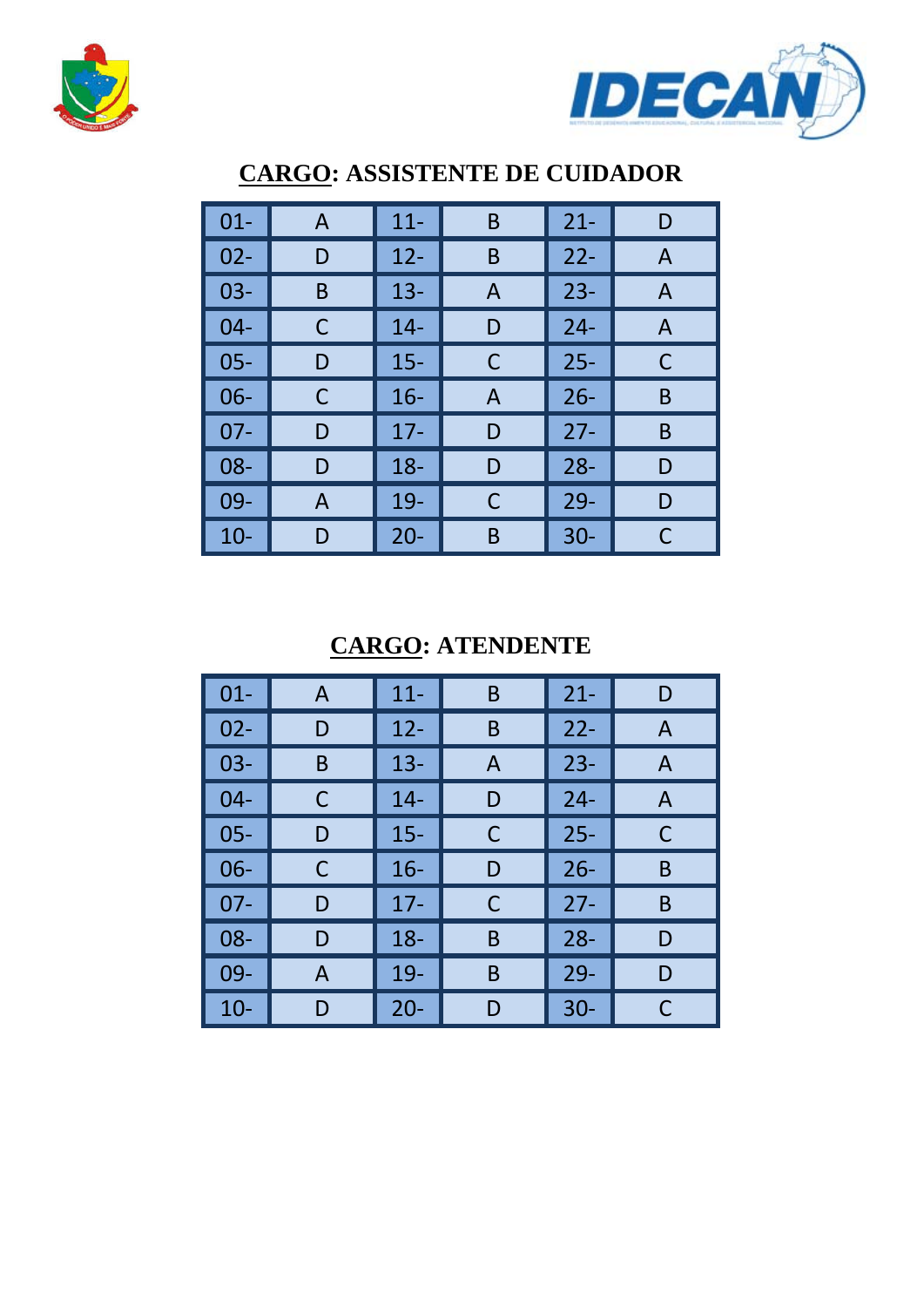



# **CARGO: ATENDENTE DE CONSULTÓRIO DENTÁRIO - ACD**

| $01 -$ | A | $11 -$ | B | $21 -$ | D |
|--------|---|--------|---|--------|---|
| $02 -$ | D | $12 -$ | B | $22 -$ | A |
| $03 -$ | B | $13 -$ | Α | $23 -$ | A |
| $04 -$ | C | $14 -$ | D | $24 -$ | A |
| $05 -$ | D | $15 -$ | С | $25 -$ | C |
| $06 -$ | С | $16-$  | A | $26 -$ | B |
| $07 -$ | D | $17 -$ | A | $27 -$ | B |
| 08-    | D | $18 -$ | Α | $28 -$ | D |
| 09-    | A | 19-    | B | $29 -$ | D |
| $10-$  | D | $20 -$ | D | $30 -$ | C |

**CARGO: MONITOR DE SALA DE AULA** 

| $01 -$ | A | $11 -$ | B | $21 -$ | D |
|--------|---|--------|---|--------|---|
| $02 -$ | D | $12 -$ | B | $22 -$ | A |
| $03 -$ | B | $13 -$ | A | $23 -$ | A |
| $04 -$ | C | $14 -$ | D | $24 -$ | A |
| $05 -$ | D | $15 -$ | С | $25 -$ | C |
| 06-    | С | $16 -$ | Α | $26 -$ | B |
| $07 -$ | D | $17 -$ | C | $27 -$ | B |
| 08-    | D | $18 -$ | D | $28 -$ | D |
| 09-    | A | 19-    | D | $29 -$ | D |
| $10 -$ | D | $20 -$ | С | $30 -$ |   |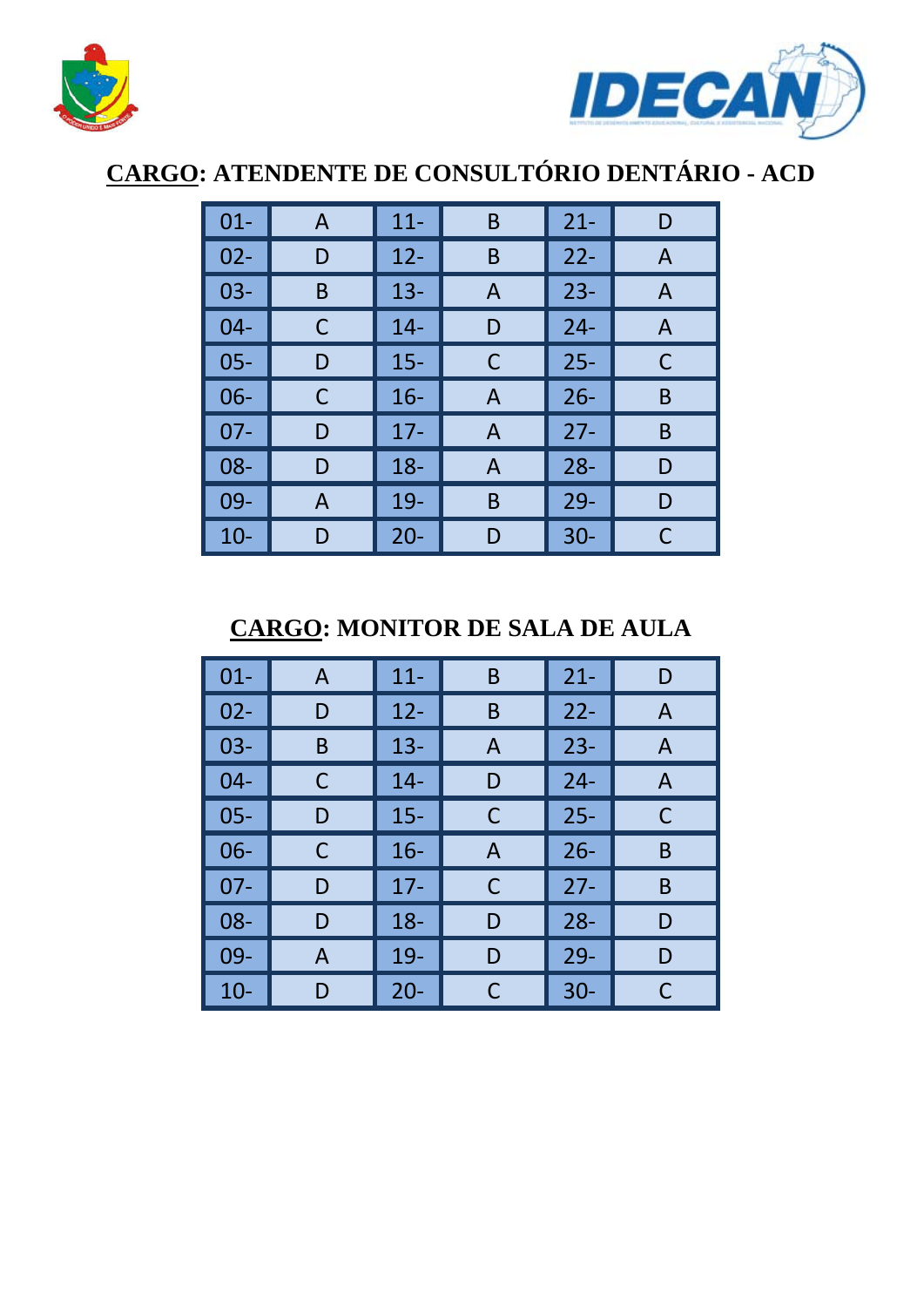



## **CARGO: AUXILIAR DE TRANSPORTE ESCOLAR - ATE**

| $01 -$ | D | $11 -$ | D | $21 -$ | C |
|--------|---|--------|---|--------|---|
| $02 -$ | B | $12 -$ | A | $22 -$ | B |
| $03 -$ | A | $13 -$ | B | $23 -$ | B |
| $04 -$ | B | $14 -$ | C | $24 -$ | B |
| $05 -$ | A | $15 -$ | A | $25 -$ | D |
| $06 -$ | B | $16 -$ | D | $26 -$ | D |
| $07 -$ | B | $17 -$ | B | $27 -$ | C |
| $08 -$ | C | $18 -$ | C | $28 -$ | A |
| 09-    | A | 19-    | B | $29 -$ | C |
| $10 -$ | A | $20 -$ | C | $30 -$ | C |

#### **CARGO: COVEIRO**

| $01 -$ | D | $11 -$ | D | $21 -$ | C |
|--------|---|--------|---|--------|---|
| $02 -$ | B | $12 -$ | A | $22 -$ | B |
| $03 -$ | A | $13 -$ | B | $23 -$ | B |
| $04 -$ | B | $14 -$ | C | $24 -$ | B |
| $05 -$ | A | $15 -$ | A | $25 -$ | D |
| $06 -$ | B | $16 -$ | D | $26 -$ | D |
| $07 -$ | B | $17 -$ | B | $27 -$ | С |
| 08-    | С | $18 -$ | C | $28 -$ | A |
| 09-    | A | 19-    | B | $29 -$ | C |
| $10 -$ | A | $20 -$ | С | $30 -$ | С |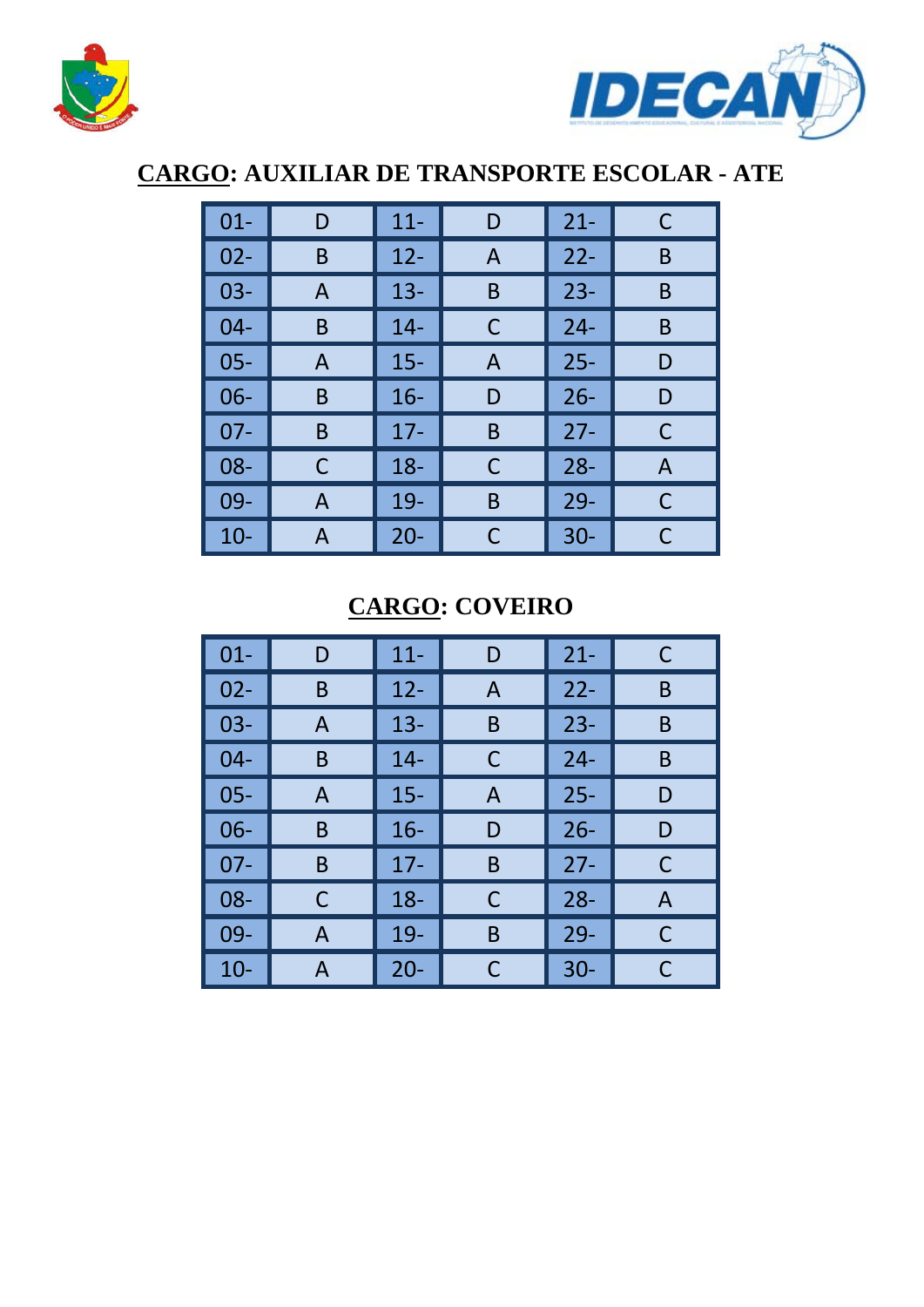



| $01 -$ | D | $11 -$ | D | $21 -$ | C |
|--------|---|--------|---|--------|---|
| $02 -$ | B | $12 -$ | A | $22 -$ | B |
| $03 -$ | A | $13 -$ | B | $23 -$ | B |
| $04 -$ | B | $14 -$ | C | $24 -$ | B |
| $05 -$ | A | $15 -$ | A | $25 -$ | D |
| $06 -$ | B | $16 -$ | D | $26 -$ | D |
| $07 -$ | B | $17 -$ | Β | $27 -$ | С |
| $08 -$ | C | $18 -$ | C | $28 -$ | A |
| 09-    | A | 19-    | B | $29 -$ | C |
| $10 -$ | A | $20 -$ | C | $30 -$ | С |

### **CARGO: MOTORISTA**

## **CARGO: MECÂNICO**

| $01 -$ | D            | $11 -$ | D | $21 -$ | C |
|--------|--------------|--------|---|--------|---|
| $02 -$ | B            | $12 -$ | A | $22 -$ | B |
| $03 -$ | $\mathsf{A}$ | $13 -$ | B | $23 -$ | B |
| $04 -$ | B            | $14 -$ | С | $24 -$ | B |
| $05 -$ | A            | $15 -$ | A | $25 -$ | D |
| $06 -$ | B            | $16 -$ | D | $26 -$ | D |
| $07 -$ | B            | $17 -$ | Β | $27 -$ | C |
| 08-    | C            | $18 -$ | C | $28 -$ | A |
| 09-    | A            | 19-    | B | $29 -$ | C |
| $10-$  | A            | $20 -$ |   | $30 -$ | C |